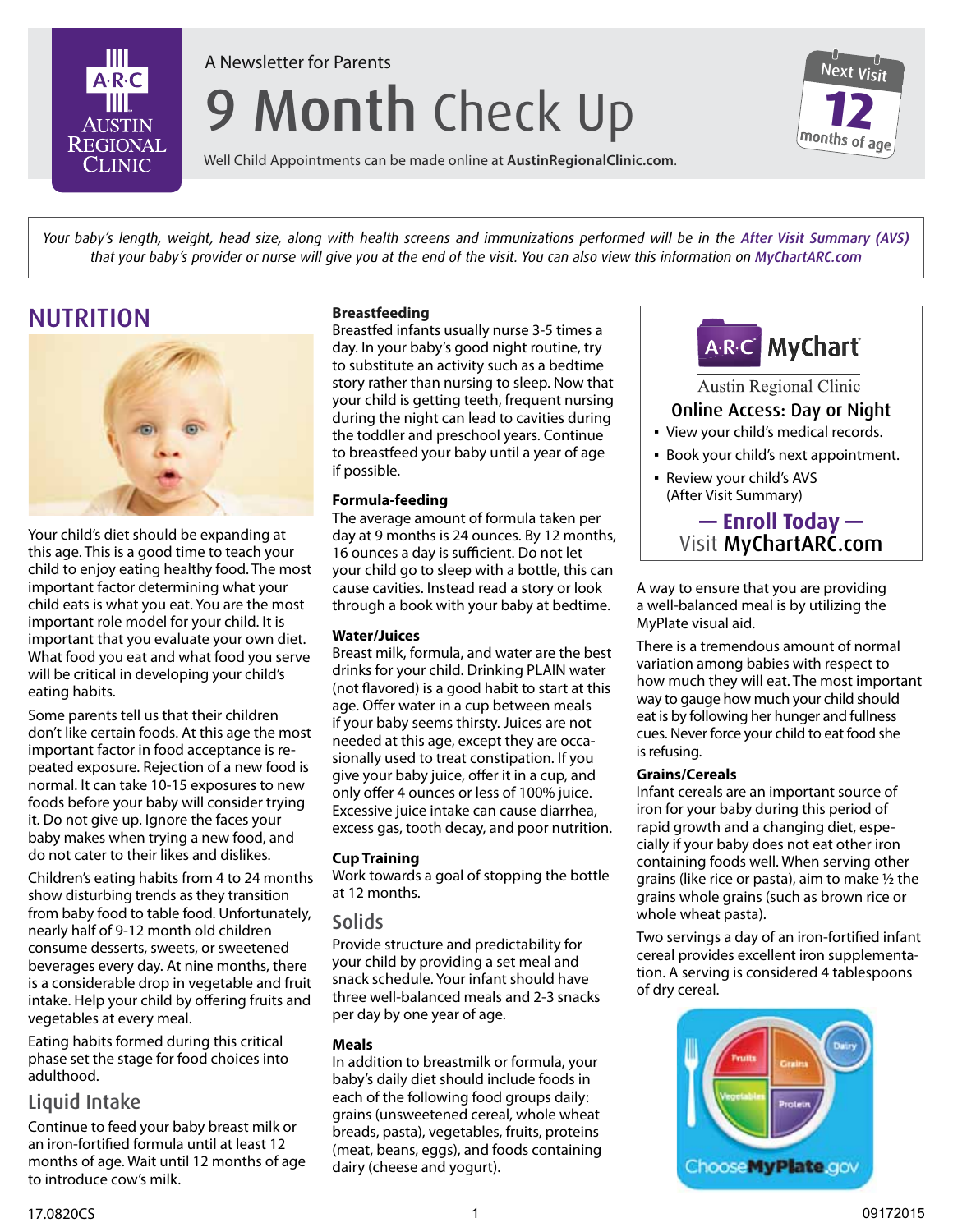### **Fruits and Vegetables**

Make sure that your baby is given at least two to three servings each of both fruits and vegetables a day. For most babies a serving is about four tablespoons (¼ cup) of the jar baby food or of cooked vegetables and fruits. Although you may feed your baby mashed bananas or other soft fruits, most fruits and vegetables should be cooked until they are soft.

This is a good time to start the "Five a Day" rule. The "Five a Day" rule refers to a basic recommendation by nutrition experts that everyone should eat a total of at least five servings of fruits and vegetables a day. By using the MyPlate visual diagram and offering your child a plate ½ filled with fruits and vegetables and by including fruits and vegetables at all snacks, your child will be getting what they need.

#### **Meat, Mashed Beans and Eggs (proteinrich foods)**

Your baby should have one to two servings of protein-rich foods a day. A serving is generally around two ounces (1/4 cup or 4 tablespoons). Jar baby-food meats are fine, other forms of meat have to be minced into tiny pieces before being given to your baby. Eggs, smashed beans, yogurt, and cheese are also a good source of protein. Beans should be smashed to reduce choking risk.

### **Self-feeding and Snacks**

Encourage your child to feed herself at snack time and as you are feeding meals. Allowing your child to use her hands and a spoon, though messy and time-consuming, is important to learn to self-regulate how much they eat.

Snacks should be thought of as "mini meals" so include nutritious foods like fruits and vegetables. Finger foods for babies include: small pieces of banana or other soft fruits, well cooked vegetables cut small, dry unsweetened cereals (like yellow-box Cheerios), small bits of chicken, well-cooked pasta, scrambled eggs, or grated cheese. Have scheduled times for snacks and avoid allowing your baby to graze all throughout the day. Grazing throughout the day may give your baby too many calories.

# **SIFFP**

Most nine month olds sleep around 11-12 hours overnight and have two naps (morning and afternoon) of 1-2 hours each for a total of 13 to 14 hours of sleep in a 24 hour day. Even babies who were sleeping through the night may start to wake up at this age. This is normal and considered part of separation anxiety.

### **Tips to Prevent Sleep Problems:**

▪ Have a soothing bedtime routine such as a bath, tooth brushing, bedtime story,

# Choking in an Infant Under 12 months

# **What to Do If Your Child Is Choking**

- 1. Check your infant's mouth by opening the mouth with the thumb over the tongue and the fingers wrapped around the lower jaw. If the object is seen, it may be removed with a finger sweep. DO NOT sweep your finger in their mouth if you don't see the object in their mouth.
- 2. If your infant is still choking, then place the infant's face down over your arm with head lower than the trunk. The infant's face should be in the support arm's hand and infant's legs should straddle the arm, one leg on each side of the elbow. With the heel of the hand, hit between your infant's shoulder blades.
- 3. If not successful, turn the infant over and give five rapid chest compressions (two fingertips on chest just below nipple line) as in CPR. This is to push the object from the windpipe.



- 
- 4. If still not breathing after five back blows and five chest compressions, check your infant's mouth again by opening the mouth with the thumb over the tongue and the fingers wrapped around the lower jaw. If the object is seen, it may be removed with a

finger sweep.

5. If no object is removed and infant is still choking, start the sequence again with the back blows.

and saying goodnight to family and favorite objects. Any late evening breastfeeding or bottle should happen before this bedtime routine.

- Your baby should be able to fall asleep on her own. Place her in her crib awake but drowsy.
- **Make middle of the night contacts brief** and boring. Your baby should not need middle of the night feedings at this age.

A recent study found that by age 1, 19% of children already have a television in their bedroom. AVOID THIS PRACTICE. Contrary to some beliefs, televisions in bedrooms are NOT a sleep aid. Televisions in bedrooms actually contribute to sleep troubles later on and encourage increased screen time and less interaction directly with people.

# Dental Tips



As soon as teeth begin to erupt, start brushing twice daily using a toothpaste with fluoride and a soft small toothbrush. Use a small smear of toothpaste to brush teeth of a child less than two years of age. Children are encouraged

to see a dentist within six months after the eruption of their 1st tooth.

Children with Medicaid insurance can find a dentist by searching www.tmhp.com or by calling 877-847-8377 (THSteps Hotline).

# **SAFFTY**

Thousands of children age 6 - 12 months have serious accidental injuries every year, most of which can be prevented. Most often injuries occur because parents are not aware of what their child can do. Babies are developing new skills every day. Constant supervision is needed. This is a good age to use a pack-n-play or playpen for short times when you cannot supervise your child. But, in general, limit time spent in items that restrict movement. Instead, now that your child is mobile, safety-proof your home with recommendations below.

# Poisoning

Children are very curious, which can lead them to getting a hold of dangerous household detergents and other poisonous materials.



If your child should ingest a poison, call the Universal Poison Control Number, 1-800-222-1222. Post this number on your refrigerator and add it to the contact list on your cell phones. In the case of convulsions, cessation of breathing or unconsciousness, call 911.

#### **The following information will be important:**

- The name of the poison
- **The amount and time it was taken**
- Any changes to your baby since taking it
- **The age and weight of your child**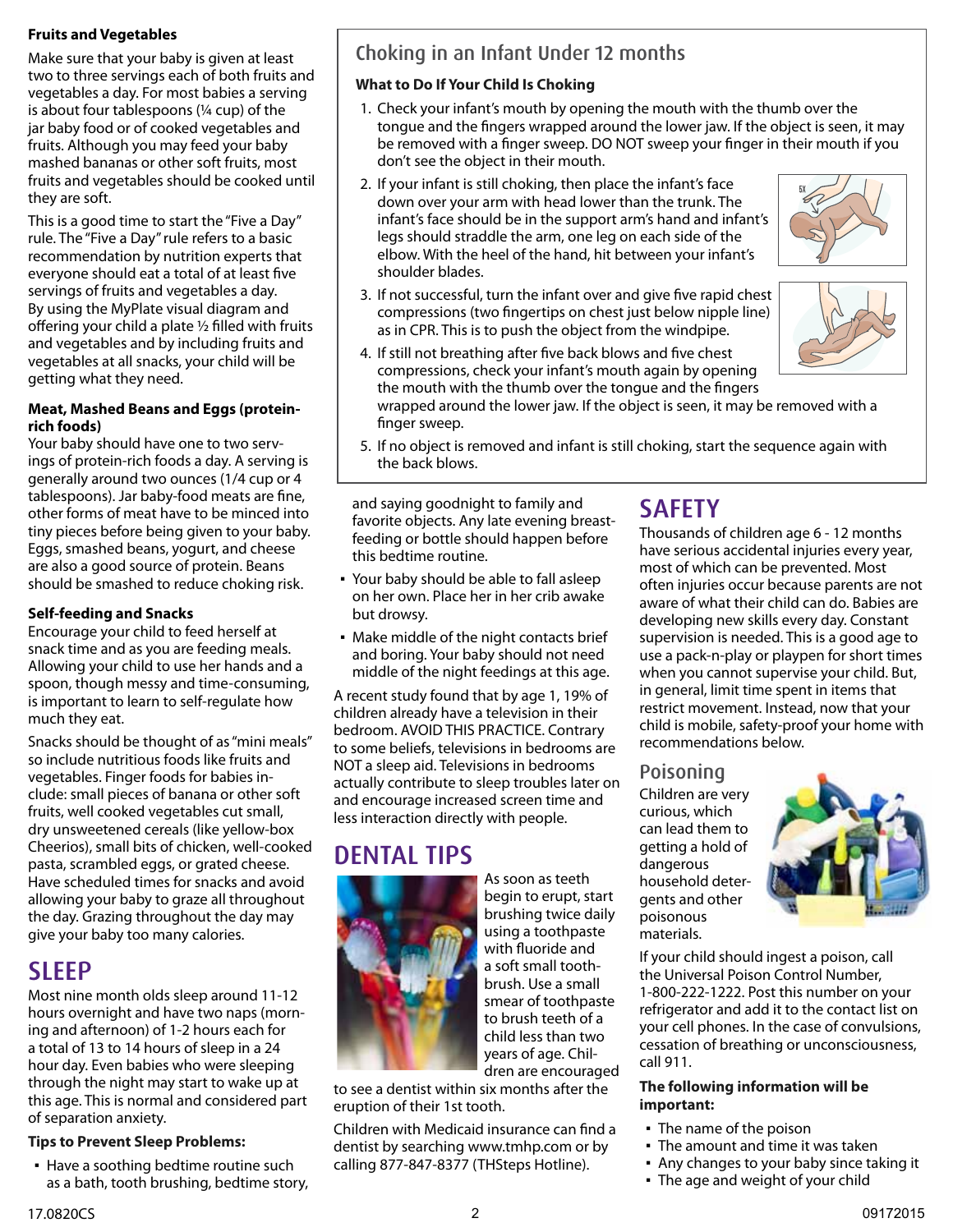#### **Things to Remember**

- Read labels and warnings on all containers.
- Store potentially harmful products and medicines out of reach of children.
- Throw away unused portions and empty containers.
- Do not put potentially harmful substances in food or drink containers.
- **Teach children to stay away from storage** areas and medicine cabinets.
- Use child-protective safety latches and guards on doors, drawers, cabinets, etc.
- Avoid calling any medicines "candy."

## Home Safety

Keep all medicines and cleaning supplies well out of reach and equip all cabinets with safety latches. Everything your child finds will probably end up in her mouth, so be careful what is left lying around.

# Falls

As your child's strength and curiosity grows, it is important to place gates on stairways and other potentially dangerous areas. Also, remove or cushion any sharp edged furniture, just in case your child falls against it. Coffee tables and fireplaces seem to cause the most injuries. Make sure that your baby is strapped in properly at all times when in a stroller, high chair, or any other seats.

# Car Safety

Most injuries and deaths caused by car crashes can be prevented by the use of car seats every time your child is in the car. Your child should remain in a rear-facing car seat until she is at least 2 years of age. A rear-facing car seat should never be placed in front of a passenger-side air bag. The safest place for all children is in the back seat.

For more information about car seats and for information about having your seat checked for proper installment call 1-800-252-8255 (safe riders program) or 1-866-SEAT-CHECK (www.seatcheck.org).

Do not leave your child alone in a car, even for a "few seconds." Death and injuries from excessive heat or fumes can occur.

### Burns

There are a number of ways that your child could be burned.

At this age children grab at everything. Never leave cups of hot drinks on tables or counter edges. Never carry hot liquids or food near your child or while holding your child. Do not let your child crawl or walk around stoves, wall or floor heaters or other hot appliances. Turn pot handles away from the stove's edge so they are out of reach. A safe place for your child while you're

cooking, eating, or unable to provide full attention is a playpen, pack-n-play, highchair, or crib.

Because children are just learning to grab at things, water can be a source of burns. Keep your home's water heater at 120 degrees.

Children are at greatest risk in house fires. Test the batteries on your smoke alarm once a month to be sure that they work. Use long-lasting batteries or change the batteries at least twice a year on dates that you'll remember, like the day that time changes for Daylight Saving and Standard Time.

# Sun Exposure



Avoid the sun during the hours of 10am to 4pm. If outside, stay in the shade, use a floppy hat to protect your baby's face, and use a sunscreen that is approved for children. Sun exposure during childhood can cause skin cancer and premature aging of the skin.

# **Walkers**

The AAP does not recommend using walkers. Walkers allow children to get to places where they can pull heavy objects or hot foods onto themselves. Also, many children in baby walkers have had injuries from falling down stairs, walking out of doors, and running into furniture.

# **DEVELOPMENT**

Gross Motor (Movement) Skills

### **Sitting**



By nine months, most babies can get themselves into a sitting position without help, and can sit well balanced for extended periods. Your baby may still topple over as he reaches for items or gestures wildly. Don't leave your baby unsupervised, even for a moment. Little arms can get caught in odd positions, preventing your baby from rolling normally.

#### **Crawling**

Most, but not all, babies can crawl by nine months. Some babies never learn to crawl, they scoot on their bottoms or slither on their stomachs. As long as your baby is learning to coordinate each side of his body and is using each arm and leg equally, there is no cause for concern. If you feel that your baby is not learning to move normally please discuss your concerns with your baby's doctor.

### **Pulling to Stand and "Cruising"**

After crawling is mastered your baby will next learn to pull himself up to a standing position using the bars of a crib, furniture, you, or whatever is handy. The next few weeks are then spent learning how to lower himself back down to sitting. Within a month after your baby masters pulling to stand, he will cruise about the room holding onto objects such as furniture. Consider the furnishings and potential dangers for your baby as he becomes mobile. Your baby needs constant supervision.

- Remove tall flimsy objects, dangling cords, and any furniture with sharp edges.
- Anchor (to the wall) television sets on stands.
- Tether tall bookshelves to the wall in the rooms where your baby plays.
- Cover plugs for electrical outlets.
- Do not buy your baby a walker. Walkers can slow development of your baby's upper thighs and hips, and they can be dangerous.

#### **Walking**

The average baby walks without assistance at around 12 months of age, although it can take as long as 15-18 months to master this skill.

# Hand and Finger Skills

By nine months, most babies have mastered at least a crude pincer grasp (picking up small objects with thumb and two opposing fingers). The next task for those little hands to learn is how to let go of the objects they grasp. At first, he will press the object against a flat surface and uncurl his fingers. Then by 10 or 11 months, most babies will learn to uncurl their fingers in mid-air and drop objects. Now the fun begins! He will practice this new skill constantly and those around him will be picking up toys, food, and whatever else he can get his hands on.

# Language

Your baby probably does not speak true words yet, but he is learning about language. Early sound-making is a playful and enjoyable activity. Babies learn speech and language from those people who care for them and play with them. Talk directly to your baby.